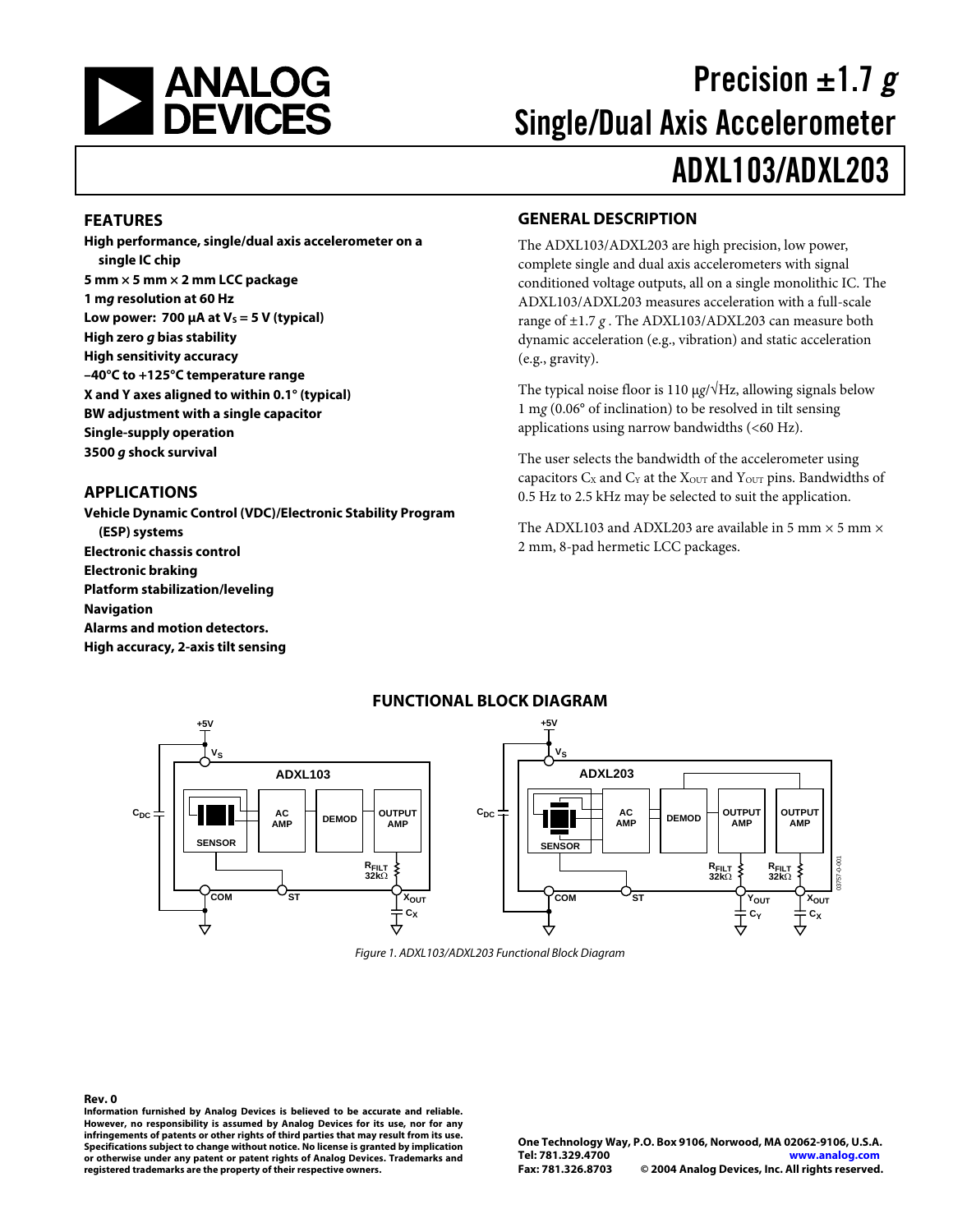# TABLE OF CONTENTS

### **REVISION HISTORY**

Revision 0: Initial Version

| Design Trade-Offs for Selecting Filter Characteristics: The |
|-------------------------------------------------------------|
| Using the ADXL103/ADXL203 with Operating Voltages           |
| Using the ADXL203 as a Dual-Axis Tilt Sensor  10            |
| Pin Configurations and Functional Descriptions 11           |
|                                                             |
|                                                             |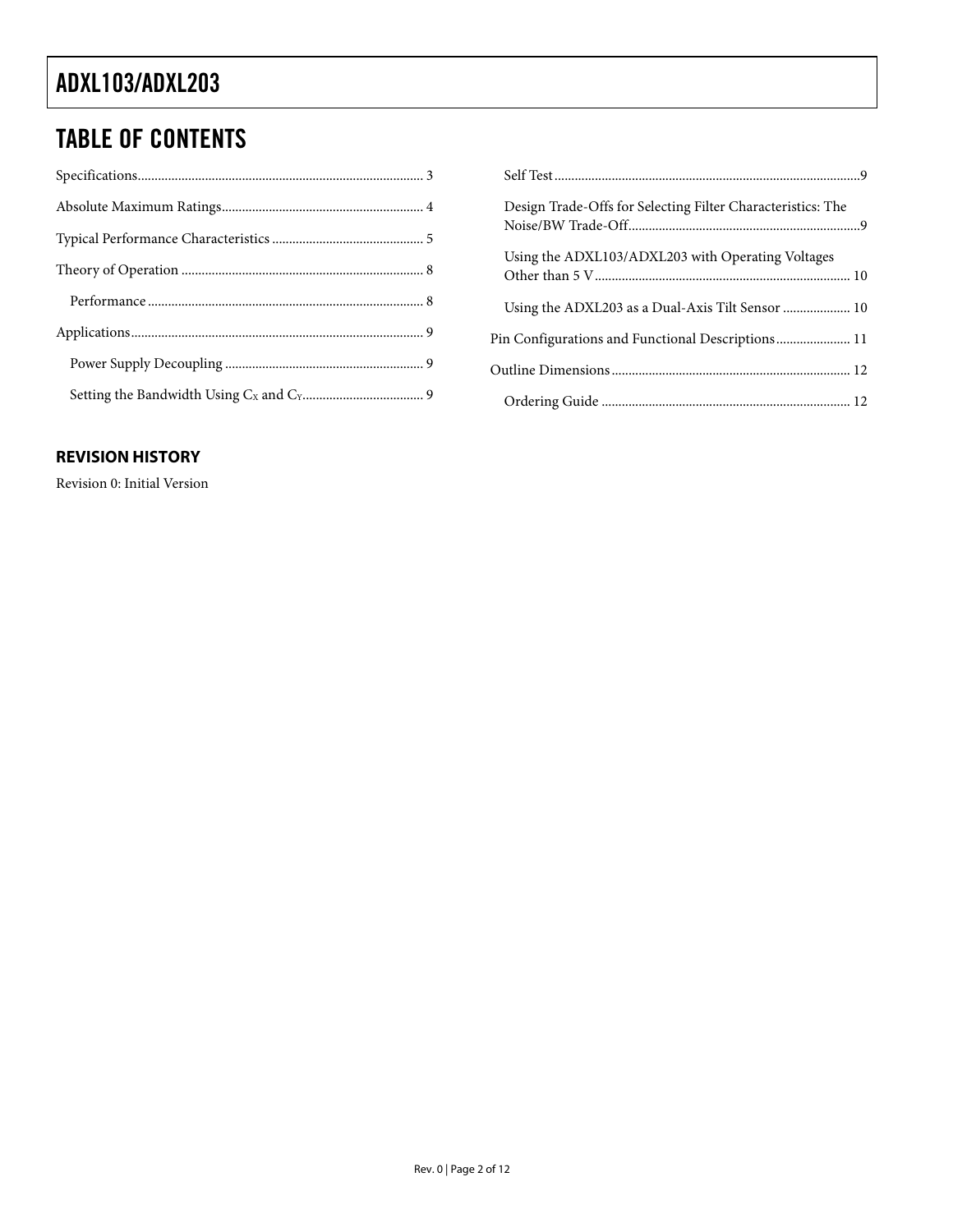### <span id="page-2-0"></span>SPECIFICATIONS

Table 1.  $T_A = -40^{\circ}C$  to  $+125^{\circ}C$ ,  $V_S = 5 V$ ,  $C_X = C_Y = 0.1 \mu F$ , Acceleration = 0 *g*, unless otherwise noted.

| Parameter                                          | <b>Conditions</b>                      | Min   | <b>Typ</b>   | <b>Max</b> | <b>Unit</b>             |
|----------------------------------------------------|----------------------------------------|-------|--------------|------------|-------------------------|
| <b>SENSOR INPUT</b>                                | Each Axis                              |       |              |            |                         |
| Measurement Range <sup>1</sup>                     |                                        | ±1.7  |              |            | g                       |
| Nonlinearity                                       | % of Full Scale                        |       | ±0.5         | ±2.5       | $\frac{0}{0}$           |
| Package Alignment Error                            |                                        |       | ±1           |            | Degrees                 |
| Alignment Error (ADXL203)                          | X Sensor to Y Sensor                   |       | ±0.1         |            | Degrees                 |
| <b>Cross Axis Sensitivity</b>                      |                                        |       | ±2           | ±5         | $\%$                    |
| SENSITIVITY (Ratiometric) <sup>2</sup>             | Each Axis                              |       |              |            |                         |
| Sensitivity at XOUT, YOUT                          | $V_s = 5 V$                            | 940   | 1000         | 1060       | mV/q                    |
| Sensitivity Change due to Temperature <sup>3</sup> | $V_s = 5 V$                            |       | ±0.3         |            | $\%$                    |
| ZERO g BIAS LEVEL (Ratiometric)                    | Each Axis                              |       |              |            |                         |
| O g Voltage at XOUT, YOUT                          | $V_s = 5 V$                            | 2.4   | 2.5          | 2.6        | $\vee$                  |
| Initial 0 g Output Deviation from Ideal            | $V_s = 5 V, 25^{\circ}C$               |       | ±25          |            | mg                      |
| 0 g Offset vs. Temperature                         |                                        |       | ±0.1         |            | mg/C                    |
| <b>NOISE PERFORMANCE</b>                           |                                        |       |              |            |                         |
| <b>Output Noise</b>                                | $<$ 4 kHz, V <sub>s</sub> = 5 V, 25 °C |       | $\mathbf{1}$ | 6          | mV rms                  |
| <b>Noise Density</b>                               | @25°C                                  |       | 110          |            | $\mu q / \sqrt{Hz}$ rms |
| <b>FREQUENCY RESPONSE4</b>                         |                                        |       |              |            |                         |
| C <sub>x</sub> , C <sub>Y</sub> Range <sup>5</sup> |                                        | 0.002 |              | 10         | μF                      |
| <b>R<sub>FILT</sub></b> Tolerance                  |                                        | 24    | 32           | 40         | $k\Omega$               |
| Sensor Resonant Frequency                          |                                        |       | 5.5          |            | kHz                     |
| SELF TEST <sup>6</sup>                             |                                        |       |              |            |                         |
| Logic Input Low                                    |                                        |       |              | 1          | $\mathsf{V}$            |
| Logic Input High                                   |                                        | 4     |              |            | $\vee$                  |
| ST Input Resistance to Ground                      |                                        | 30    | 50           |            | $k\Omega$               |
| Output Change at XOUT, YOUT                        | Self Test 0 to 1                       | 400   | 750          | 1100       | mV                      |
| <b>OUTPUT AMPLIFIER</b>                            |                                        |       |              |            |                         |
| <b>Output Swing Low</b>                            | No Load                                |       | 0.3          |            | $\vee$                  |
| Output Swing High                                  | No Load                                |       | 4.5          |            | $\vee$                  |
| POWER SUPPLY                                       |                                        |       |              |            |                         |
| <b>Operating Voltage Range</b>                     |                                        | 3     |              | 6          | $\mathsf{V}$            |
| Quiescent Supply Current                           |                                        |       | 0.7          | 1.1        | mA                      |
| Turn-On Time <sup>7</sup>                          |                                        |       | 20           |            | ms                      |

<span id="page-2-6"></span><sup>6</sup> Self-test response changes cubically with Vs.

 $\overline{a}$ 

<sup>7</sup> Larger values of C<sub>X</sub>, C<sub>Y</sub> will increase turn-on time. Turn-on time is approximately 160 × C<sub>X</sub> or C<sub>Y</sub> + 4 ms, where C<sub>X</sub>, C<sub>Y</sub> are in µF.

All minimum and maximum specifications are guaranteed. Typical specifications are not guaranteed.

<span id="page-2-1"></span><sup>&</sup>lt;sup>1</sup> Guaranteed by measurement of initial offset and sensitivity.<br><sup>2</sup> Sensitivity is essentially ratiometric to V- For V- – 4.75 V to 5.

<span id="page-2-2"></span><sup>&</sup>lt;sup>2</sup> Sensitivity is essentially ratiometric to V<sub>S</sub>. For V<sub>S</sub> = 4.75 V to 5.25 V, sensitivity is 186 mV/V/g to 215 mV/V/g.<br><sup>3</sup> Defined as the output change from ambient-to-maximum temperature or ambient-to-minimum temperat

<span id="page-2-3"></span><sup>&</sup>lt;sup>3</sup> Defined as the output change from ambient-to-maximum temperature or ambient-to-minimum temperature.

<span id="page-2-4"></span><sup>&</sup>lt;sup>4</sup> Actual frequency response controlled by user-supplied external capacitor (C<sub>X</sub>, C<sub>Y</sub>).<br><sup>5</sup> Bandwidth = 1/(2 × π × 32 kO × C). For C<sub>x,</sub> C<sub>x</sub> = 0.002 μE. Bandwidth = 2500 Hz. For

<span id="page-2-5"></span><sup>&</sup>lt;sup>5</sup> Bandwidth = 1/(2 × π × 32 kΩ × C). For C<sub>X</sub>, C<sub>Y</sub> = 0.002 µF, Bandwidth = 2500 Hz. For C<sub>X</sub>, C<sub>Y</sub> = 10 µF, Bandwidth = 0.5 Hz. Minimum/maximum values are not tested.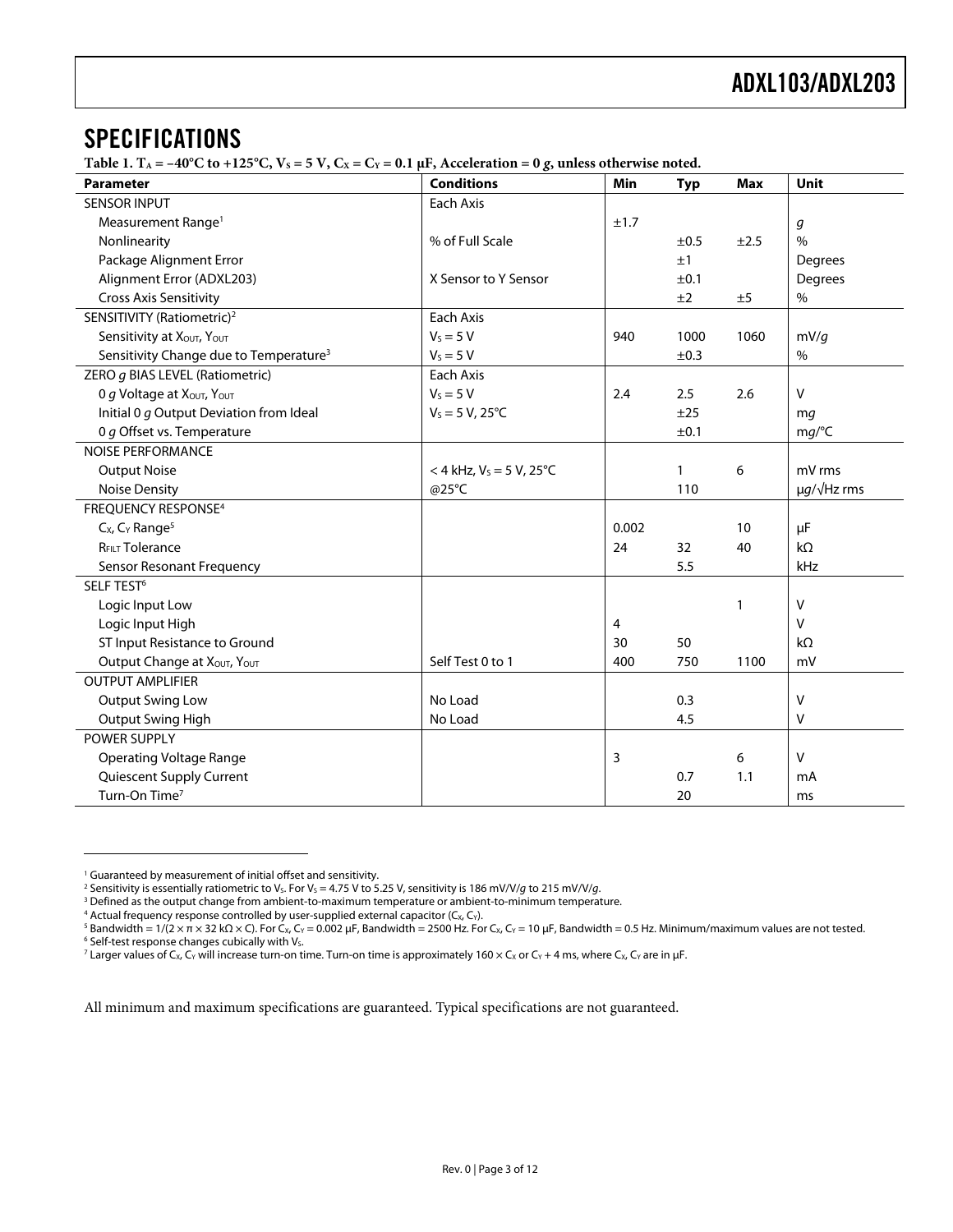### <span id="page-3-0"></span>ABSOLUTE MAXIMUM RATINGS

### **Table 2. ADXL103/ADXL203 Stress Ratings**

| <b>Parameter</b>                     | Rating                               |
|--------------------------------------|--------------------------------------|
| Acceleration (Any Axis, Unpowered)   | 3,500 $q$                            |
| Acceleration (Any Axis, Powered)     | 3,500q                               |
| Drop Test (Concrete Surface)         | 1.2 <sub>m</sub>                     |
| Vs                                   | $-0.3$ V to $+7.0$ V                 |
| All Other Pins                       | $(COM - 0.3 V)$ to<br>$(VS + 0.3 V)$ |
| <b>Output Short-Circuit Duration</b> |                                      |
| (Any Pin to Common)                  | Indefinite                           |
| <b>Operating Temperature Range</b>   | $-55^{\circ}$ C to $+125^{\circ}$ C  |
| Storage Temperature                  | $-65^{\circ}$ C to $+150^{\circ}$ C  |

Stresses above those listed under Absolute Maximum Ratings may cause permanent damage to the device. This is a stress rating only; functional operation of the device at these or any other conditions above those indicated in the operational section of this specification is not implied. Exposure to absolute maximum rating conditions for extended periods may affect device reliability.

#### **Table 3. Package Characteristics**

| Package Type | $\theta_{JA}$     | $\theta_{\rm JC}$ | <b>Device Weight</b> |  |
|--------------|-------------------|-------------------|----------------------|--|
| 8-Lead CLCC  | $120^{\circ}$ C/W | $20^{\circ}$ C/W  | $<$ 1.0 gram         |  |



|                                                                        | <b>Condition</b>   |                  |  |  |
|------------------------------------------------------------------------|--------------------|------------------|--|--|
| <b>Profile Feature</b>                                                 | <b>Sn63/Pb37</b>   | <b>Pb</b> Free   |  |  |
| Average Ramp Rate (T <sub>L</sub> to T <sub>P</sub> )                  |                    | 3°C/second Max   |  |  |
| Preheat                                                                |                    |                  |  |  |
| Minimum Temperature (T <sub>SMIN</sub> )                               | $100^{\circ}$ C    | $150^{\circ}$ C  |  |  |
| Minimum Temperature (T <sub>SMAX</sub> )                               | $150^{\circ}$ C    | $200^{\circ}$ C  |  |  |
| Time (T <sub>SMIN</sub> to T <sub>SMAX</sub> ) (t <sub>S</sub> )       | 60-120 seconds     | $60-150$ seconds |  |  |
| $TSMAX$ to $T1$                                                        |                    |                  |  |  |
| Ramp-Up Rate                                                           | 3°C/second         |                  |  |  |
| Time Maintained above Liquidous (T <sub>1</sub> )                      |                    |                  |  |  |
| Liquidous Temperature $(TL)$                                           | $183^{\circ}$ C    | $217^{\circ}$ C  |  |  |
| Time $(t_{L})$                                                         | $60 - 150$ seconds | $60-150$ seconds |  |  |
| Peak Temperature $(T_P)$                                               | 240°C +0°C/-5°C    | 260°C +0°C/-5°C  |  |  |
| Time within $5^{\circ}$ C of Actual Peak Temperature (t <sub>P</sub> ) | 10-30 seconds      | 20-40 seconds    |  |  |
| Ramp-Down Rate                                                         | 6°C/second Max     |                  |  |  |
| Time 25°C to Peak Temperature                                          | 6 minutes Max      | 8 minutes Max    |  |  |

Figure 2. Recommended Soldering Profile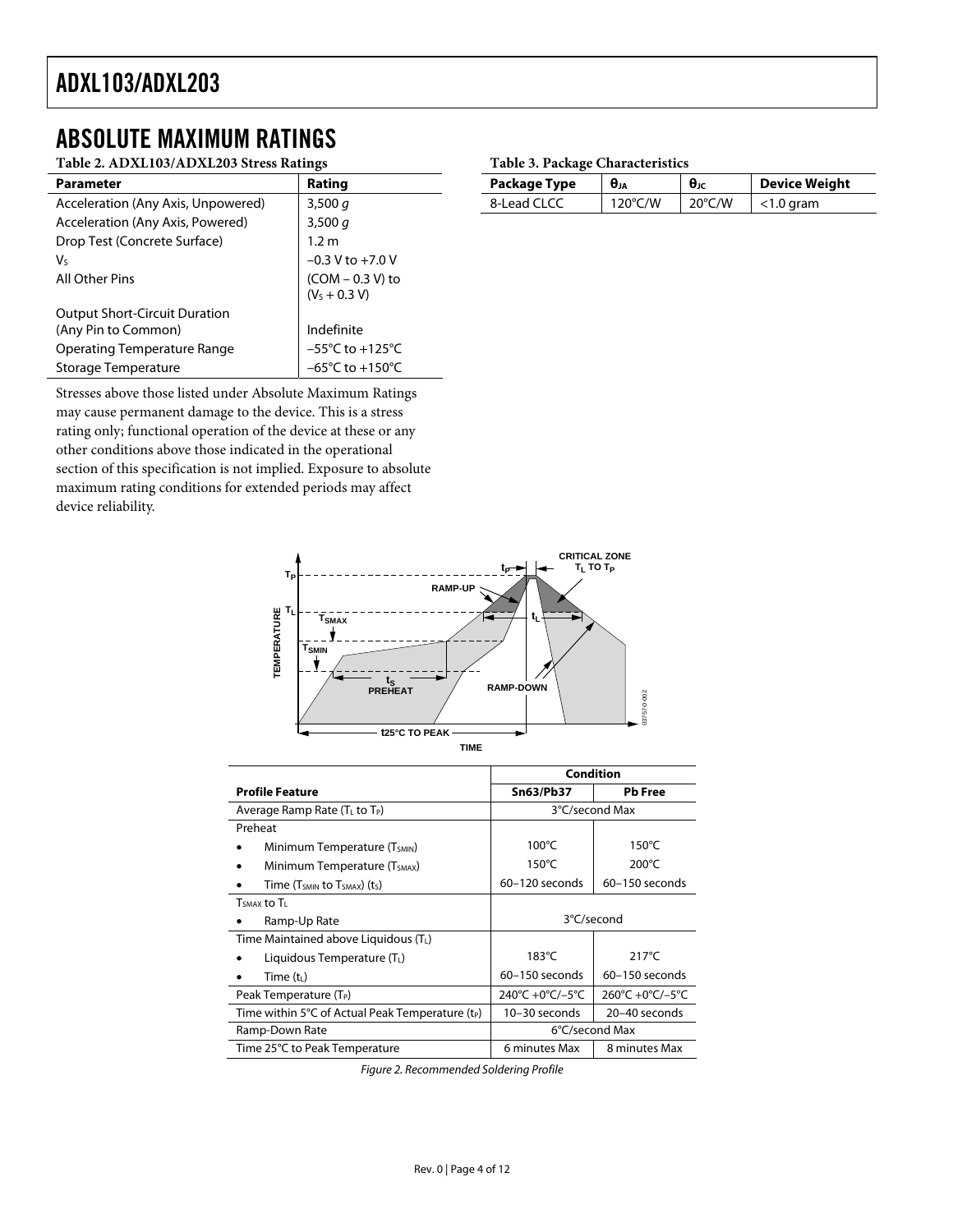### <span id="page-4-0"></span>TYPICAL PERFORMANCE CHARACTERISTICS

 $(V_s = 5 V$  for all graphs, unless otherwise noted.)



Figure 3. X Axis Zero g Bias Deviation from Ideal at 25°C







Figure 5. X Axis Sensitivity at 25°C



Figure 6. Y Axis Zero g Bias Deviation from Ideal at 25°C







Figure 8. Y Axis Sensitivity at 25°C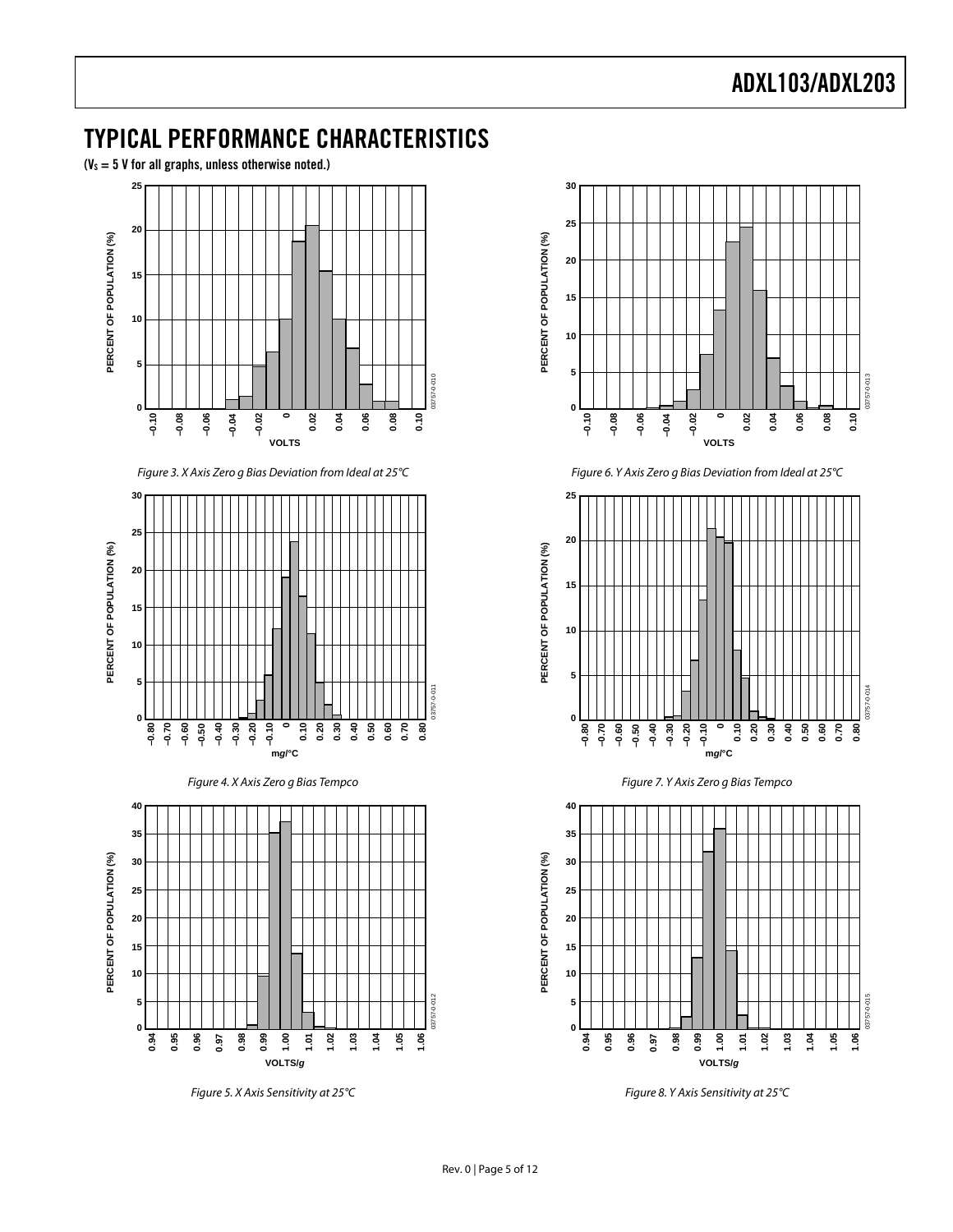





Figure 11. Z vs. X Cross-Axis Sensitivity









Figure 14. Z vs. Y Cross-Axis Sensitivity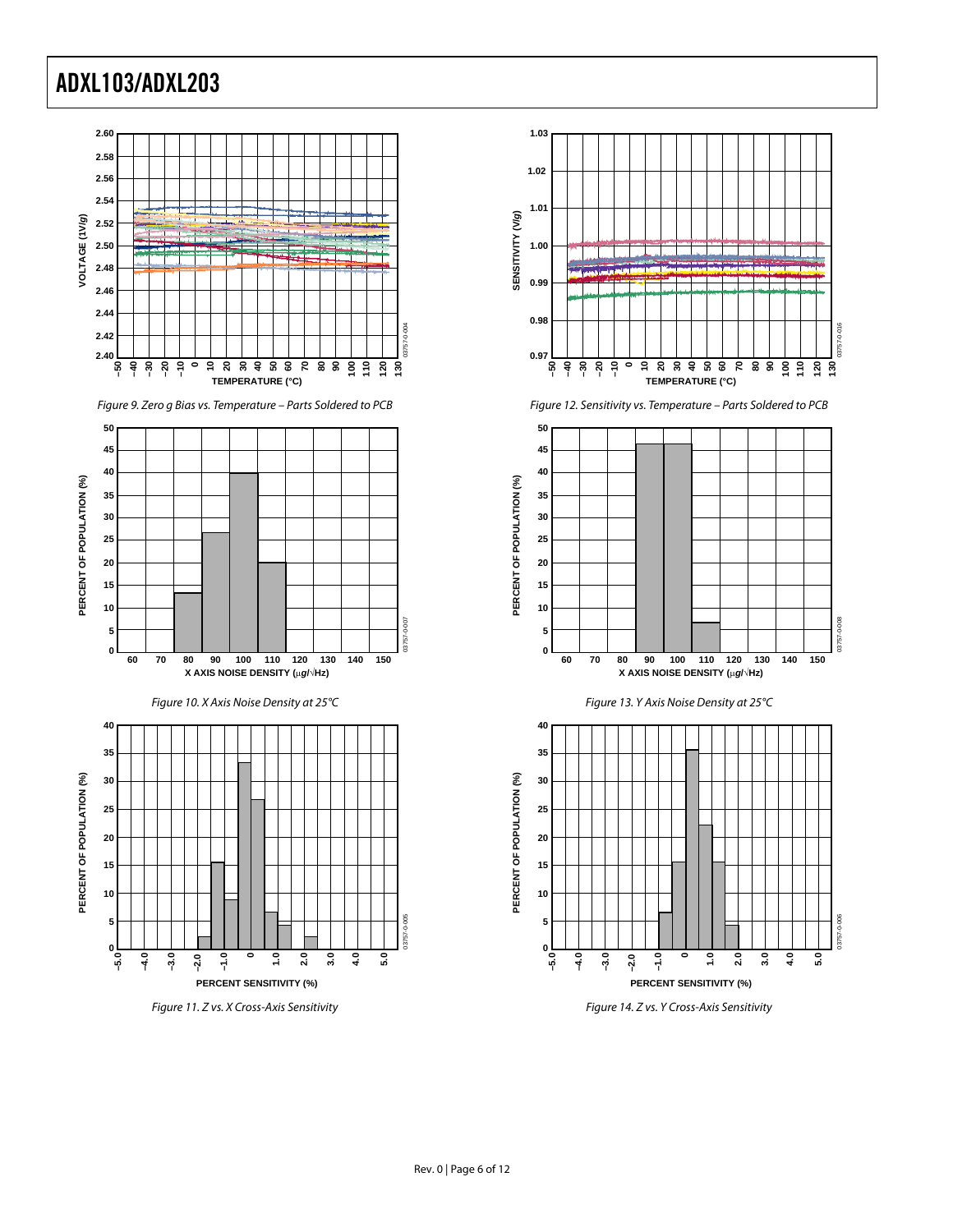









Figure 17. Self Test Response vs. Temperature



Figure 18. Supply Current at 25°C







Figure 20. Turn-On Time –  $C_x$ ,  $C_y$  = 0.1 µF, Time Scale = 2 ms/div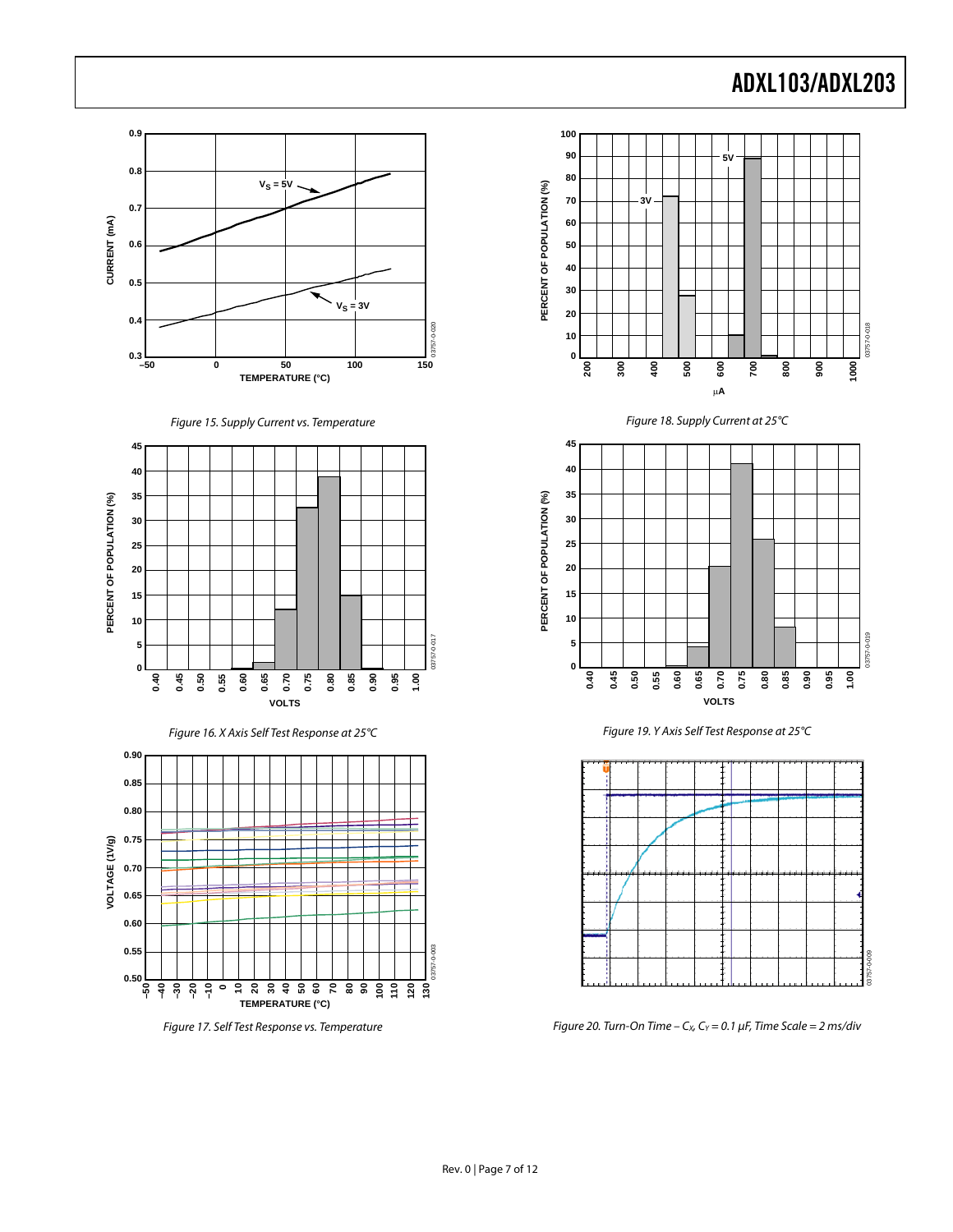### <span id="page-7-0"></span>THEORY OF OPERATION



Figure 21. Output Response vs. Orientation

The ADXL103/ADXL203 are complete acceleration measurement systems on a single monolithic IC. The ADXL103 is a single axis accelerometer, while the ADXL203 is a dual axis accelerometer. Both parts contain a polysilicon surfacemicromachined sensor and signal conditioning circuitry to implement an open-loop acceleration measurement architecture. The output signals are analog voltages proportional to acceleration. The ADXL103/ADXL203 are capable of measuring both positive and negative accelerations to at least ±1.7 *g*. The accelerometer can measure static acceleration forces such as gravity, allowing it to be used as a tilt sensor.

The sensor is a surface-micromachined polysilicon structure built on top of the silicon wafer. Polysilicon springs suspend the structure over the surface of the wafer and provide a resistance against acceleration forces. Deflection of the structure is measured using a differential capacitor that consists of independent fixed plates and plates attached to the moving mass. The fixed plates are driven by 180° out-of-phase square waves. Acceleration will deflect the beam and unbalance the differential capacitor, resulting in an output square wave whose amplitude is proportional to acceleration. Phase sensitive demodulation techniques are then used to rectify the signal and determine the direction of the acceleration.

The output of the demodulator is amplified and brought offchip through a 32 k $\Omega$  resistor. At this point, the user can set the signal bandwidth of the device by adding a capacitor. This filtering improves measurement resolution and helps prevent aliasing.

### **PERFORMANCE**

Rather than using additional temperature compensation circuitry, innovative design techniques have been used to ensure high performance is built in. As a result, there is essentially no quantization error or non-monotonic behavior, and temperature hysteresis is very low (typically less than 10 m*g* over the –40°C to +125°C temperature range).

Figure 9 shows the zero *g* output performance of eight parts (X and Y axis) over a  $-40^{\circ}$ C to  $+125^{\circ}$ C temperature range.

Figure 12 demonstrates the typical sensitivity shift over temperature for  $V_s = 5$  V. Sensitivity stability is optimized for  $V<sub>S</sub> = 5$  V, but is still very good over the specified range; it is typically better than  $\pm 1\%$  over temperature at  $V_s = 3$  V.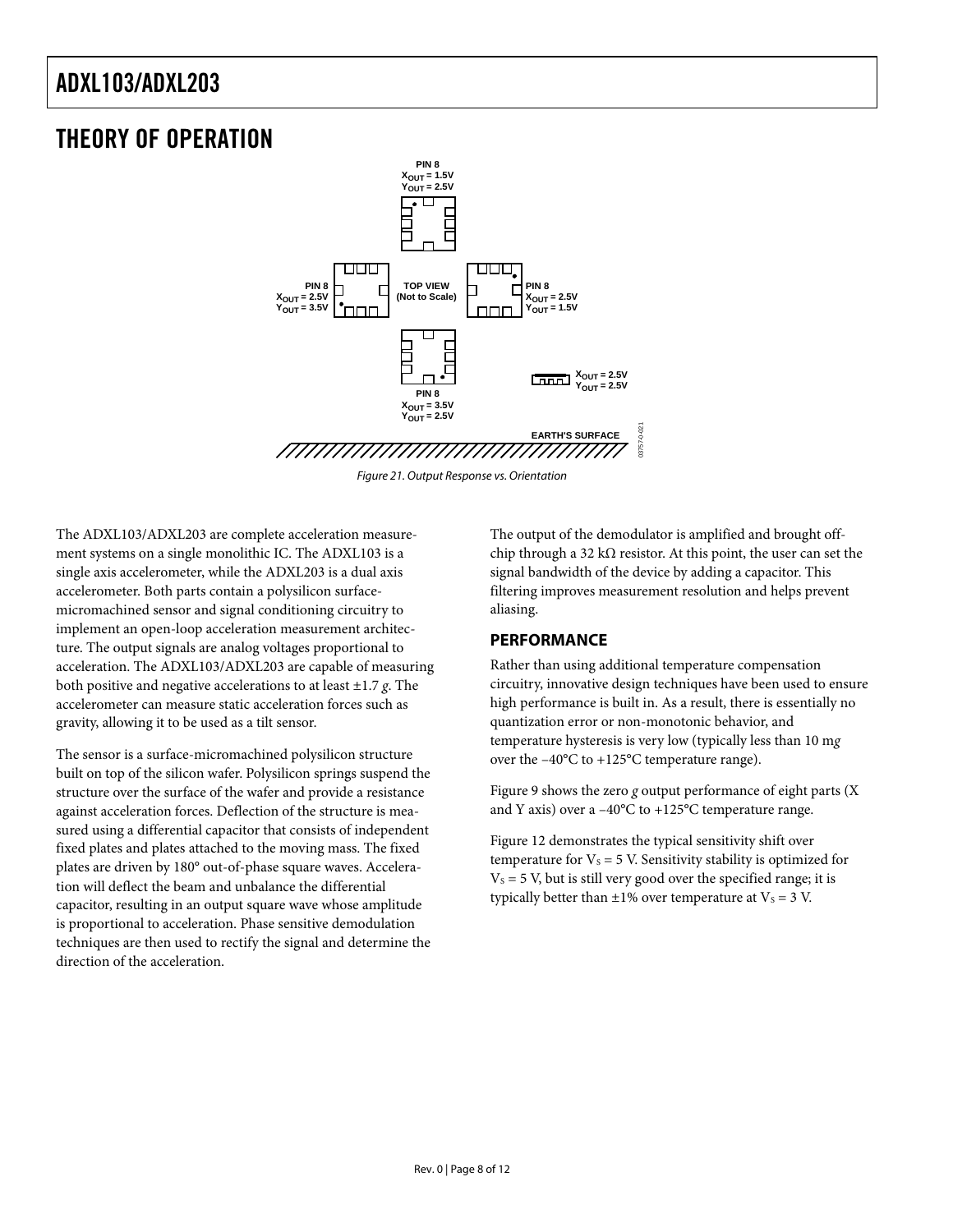# <span id="page-8-0"></span>APPLICATIONS

### **POWER SUPPLY DECOUPLING**

For most applications, a single 0.1  $\mu$ F capacitor, C<sub>DC</sub>, will adequately decouple the accelerometer from noise on the power supply. However in some cases, particularly where noise is present at the 140 kHz internal clock frequency (or any harmonic thereof), noise on the supply may cause interference on the ADXL103/ADXL203 output. If additional decoupling is needed, a 100  $\Omega$  (or smaller) resistor or ferrite beads may be inserted in the supply line of the ADXL103/ADXL203. Additionally, a larger bulk bypass capacitor (in the 1  $\mu$ F to 22  $\mu$ F range) may be added in parallel to  $C_{\text{DC}}$ .

### **SETTING THE BANDWIDTH USING C<sub>X</sub> AND C<sub>Y</sub>**

The ADXL103/ADXL203 has provisions for bandlimiting the XOUT and YOUT pins. Capacitors must be added at these pins to implement low-pass filtering for antialiasing and noise reduction. The equation for the 3 dB bandwidth is

$$
F_{-3dB} = 1/(2\pi(32 \text{ k}\Omega) \times C_{(X, Y)})
$$

or more simply,

$$
F_{-3 dB} = 5 \mu F / C_{(X, Y)}
$$

The tolerance of the internal resistor  $(R<sub>FILT</sub>)$  can vary typically as much as  $\pm 25\%$  of its nominal value (32 kΩ); thus, the bandwidth will vary accordingly. A minimum capacitance of 2000 pF for  $C_x$  and  $C_y$  is required in all cases.

|  |  |  | Table 4. Filter Capacitor Selection, $C_X$ and $C_Y$ |  |  |
|--|--|--|------------------------------------------------------|--|--|
|--|--|--|------------------------------------------------------|--|--|

| л.                    |                     |
|-----------------------|---------------------|
| <b>Bandwidth (Hz)</b> | Capacitor $(\mu F)$ |
|                       | 4.7                 |
| 10                    | 0.47                |
| 50                    | 0.10                |
| 100                   | 0.05                |
| 200                   | 0.027               |
| 500                   | 0.01                |

### **SELF TEST**

The ST pin controls the self-test feature. When this pin is set to V<sub>s</sub>, an electrostatic force is exerted on the beam of the accelerometer. The resulting movement of the beam allows the user to test if the accelerometer is functional. The typical change in output will be 750 m*g* (corresponding to 750 mV). This pin may be left open-circuit or connected to common in normal use.

The ST pin should never be exposed to voltage greater than  $V<sub>S</sub> + 0.3$  V. If the system design is such that this condition cannot be guaranteed (i.e., multiple supply voltages present), a low  $V_F$  clamping diode between ST and  $V_S$  is recommended.

### **DESIGN TRADE-OFFS FOR SELECTING FILTER CHARACTERISTICS: THE NOISE/BW TRADE-OFF**

The accelerometer bandwidth selected will ultimately determine the measurement resolution (smallest detectable acceleration). Filtering can be used to lower the noise floor, which improves the resolution of the accelerometer. Resolution is dependent on the analog filter bandwidth at  $X_{\text{OUT}}$  and  $Y_{\text{OUT}}$ .

The output of the ADXL103/ADXL203 has a typical bandwidth of 2.5 kHz. The user must filter the signal at this point to limit aliasing errors. The analog bandwidth must be no more than half the A/D sampling frequency to minimize aliasing. The analog bandwidth may be further decreased to reduce noise and improve resolution.

The ADXL103/ADXL203 noise has the characteristics of white Gaussian noise, which contributes equally at all frequencies and is described in terms of  $\mu$ *g*/ $\sqrt{Hz}$  (i.e., the noise is proportional to the square root of the accelerometer's bandwidth). The user should limit bandwidth to the lowest frequency needed by the application in order to maximize the resolution and dynamic range of the accelerometer.

With the single pole roll-off characteristic, the typical noise of the ADXL103/ADXL203 is determined by

$$
rmsNoise = (110\mu g / \sqrt{Hz}) \times (\sqrt{BW \times 1.6})
$$

At 100 Hz, the noise is

 $rmsNoise = (110\mu g/\sqrt{Hz}) \times (\sqrt{100 \times 1.6}) = 1.4mg$ 

Often, the peak value of the noise is desired. Peak-to-peak noise can only be estimated by statistical methods. [Table 5 i](#page-8-1)s useful for estimating the probabilities of exceeding various peak values, given the rms value.

#### <span id="page-8-1"></span>**Table 5. Estimation of Peak-to-Peak Noise**

| Peak-to-Peak Value | % of Time That Noise Will Exceed<br><b>Nominal Peak-to-Peak Value</b> |
|--------------------|-----------------------------------------------------------------------|
| $2 \times$ RMS     | 32                                                                    |
| $4 \times$ RMS     | 4.6                                                                   |
| $6 \times$ RMS     | 0.27                                                                  |
| $8 \times$ RMS     | 0.006                                                                 |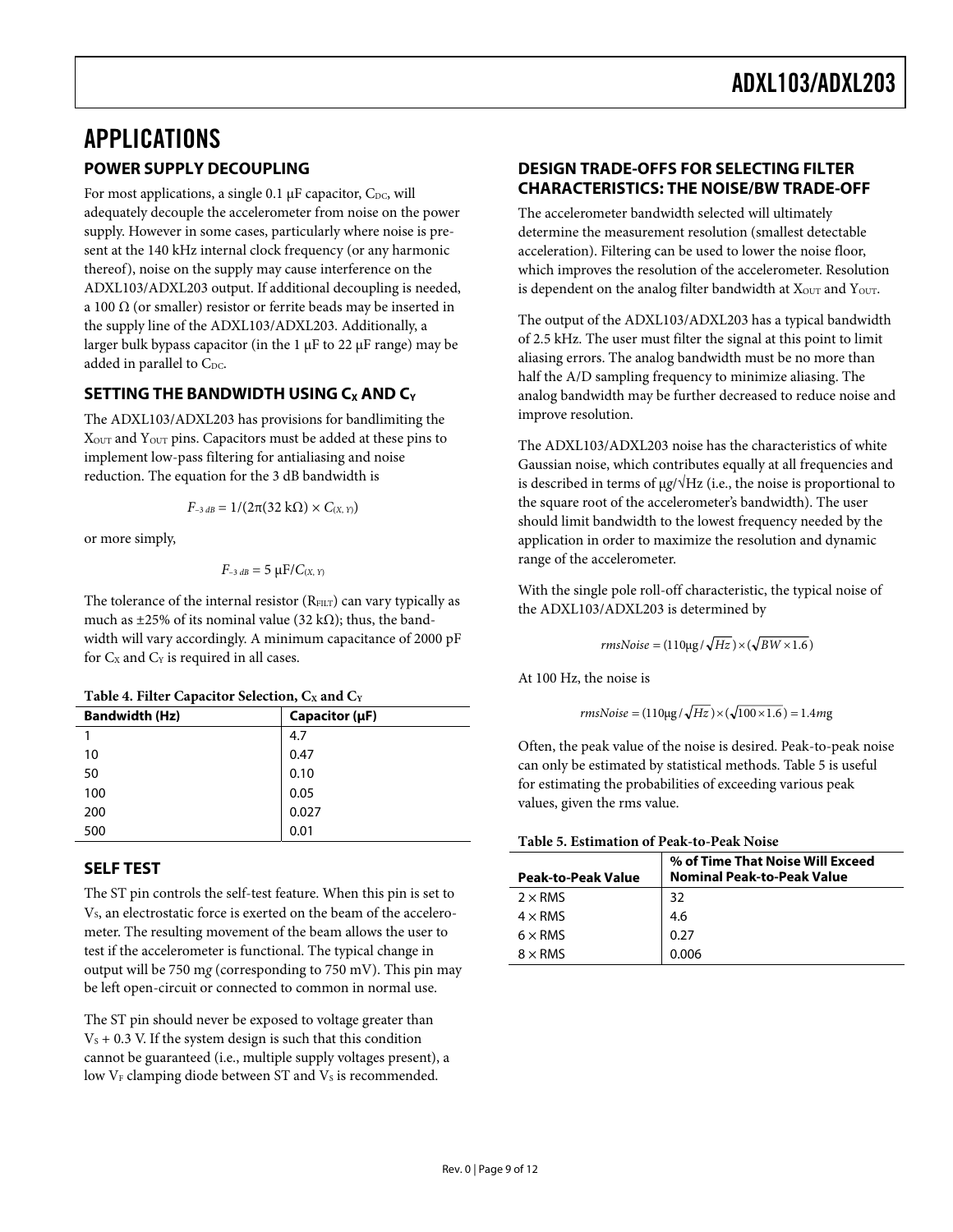<span id="page-9-0"></span>Peak-to-peak noise values give the best estimate of the uncertainty in a single measurement. [Table 6](#page-9-1) gives the typical noise output of the ADXL103/ADXL203 for various  $C_X$  and  $C_Y$ values.

<span id="page-9-1"></span>

| Table 6. Filter Capacitor Selection $(C_X, C_Y)$                            |       |     |                                            |  |  |  |
|-----------------------------------------------------------------------------|-------|-----|--------------------------------------------|--|--|--|
| <b>RMS Noise</b><br>$C_X, C_Y$<br><b>Bandwidth(Hz)</b><br>$(\mu F)$<br>(mg) |       |     | <b>Peak-to-Peak Noise</b><br>Estimate (mq) |  |  |  |
| 10                                                                          | 0.47  | 0.4 | 2.6                                        |  |  |  |
| 50                                                                          | 0.1   | 1.0 | 6                                          |  |  |  |
| 100                                                                         | 0.047 | 1.4 | 8.4                                        |  |  |  |
| 500                                                                         | 0.01  | 3.1 | 18.7                                       |  |  |  |

### **USING THE ADXL103/ADXL203 WITH OPERATING VOLTAGES OTHER THAN 5 V**

The ADXL103/ADXL203 is tested and specified at  $V_s = 5 V$ ; however, it can be powered with  $V<sub>S</sub>$  as low as 3 V or as high as 6 V. Some performance parameters will change as the supply voltage is varied.

The ADXL103/ADXL203 output is ratiometric, so the output sensitivity (or scale factor) will vary proportionally to supply voltage. At  $V_s = 3$  V the output sensitivity is typically 560 mV/*g*.

The zero *g* bias output is also ratiometric, so the zero *g* output is nominally equal to  $V_s/2$  at all supply voltages.

The output noise is not ratiometric but is absolute in volts; therefore, the noise density decreases as the supply voltage increases. This is because the scale factor  $(mV/g)$  increases while the noise voltage remains constant. At  $V_s = 3$  V, the noise density is typically 190 µ*g*/√Hz.

Self-test response in g is roughly proportional to the square of the supply voltage. However, when ratiometricity of sensitivity is factored in with supply voltage, self-test response in volts is roughly proportional to the cube of the supply voltage. So at  $V_s = 3$  V, the self-test response will be approximately equivalent to 150 mV, or equivalent to 270 m*g* (typical).

The supply current decreases as the supply voltage decreases. Typical current consumption at  $V_{DD} = 3 V$  is 450  $\mu$ A.

### **USING THE ADXL203 AS A DUAL-AXIS TILT SENSOR**

One of the most popular applications of the ADXL203 is tilt measurement. An accelerometer uses the force of gravity as an input vector to determine the orientation of an object in space.

An accelerometer is most sensitive to tilt when its sensitive axis is perpendicular to the force of gravity, i.e., parallel to the earth's surface. At this orientation, its sensitivity to changes in tilt is highest. When the accelerometer is oriented on axis to gravity, i.e., near its  $+1$  *g* or  $-1$  *g* reading, the change in output acceleration per degree of tilt is negligible. When the accelerometer is perpendicular to gravity, its output will change nearly 17.5 m*g* per degree of tilt. At 45°, its output changes at only 12.2 m*g* per degree and resolution declines.

### **Dual-Axis Tilt Sensor: Converting Acceleration to Tilt**

When the accelerometer is oriented so both its X axis and Y axis are parallel to the earth's surface, it can be used as a 2-axis tilt sensor with a roll axis and a pitch axis. Once the output signal from the accelerometer has been converted to an acceleration that varies between  $-1$  *g* and  $+1$  *g*, the output tilt in degrees is calculated as follows:

> $PITCH = ASIN(A<sub>X</sub>/1 g)$  $ROLL = ASIN(A<sub>Y</sub>/1 g)$

Be sure to account for overranges. It is possible for the accelerometers to output a signal greater than ±1 *g* due to vibration, shock, or other accelerations.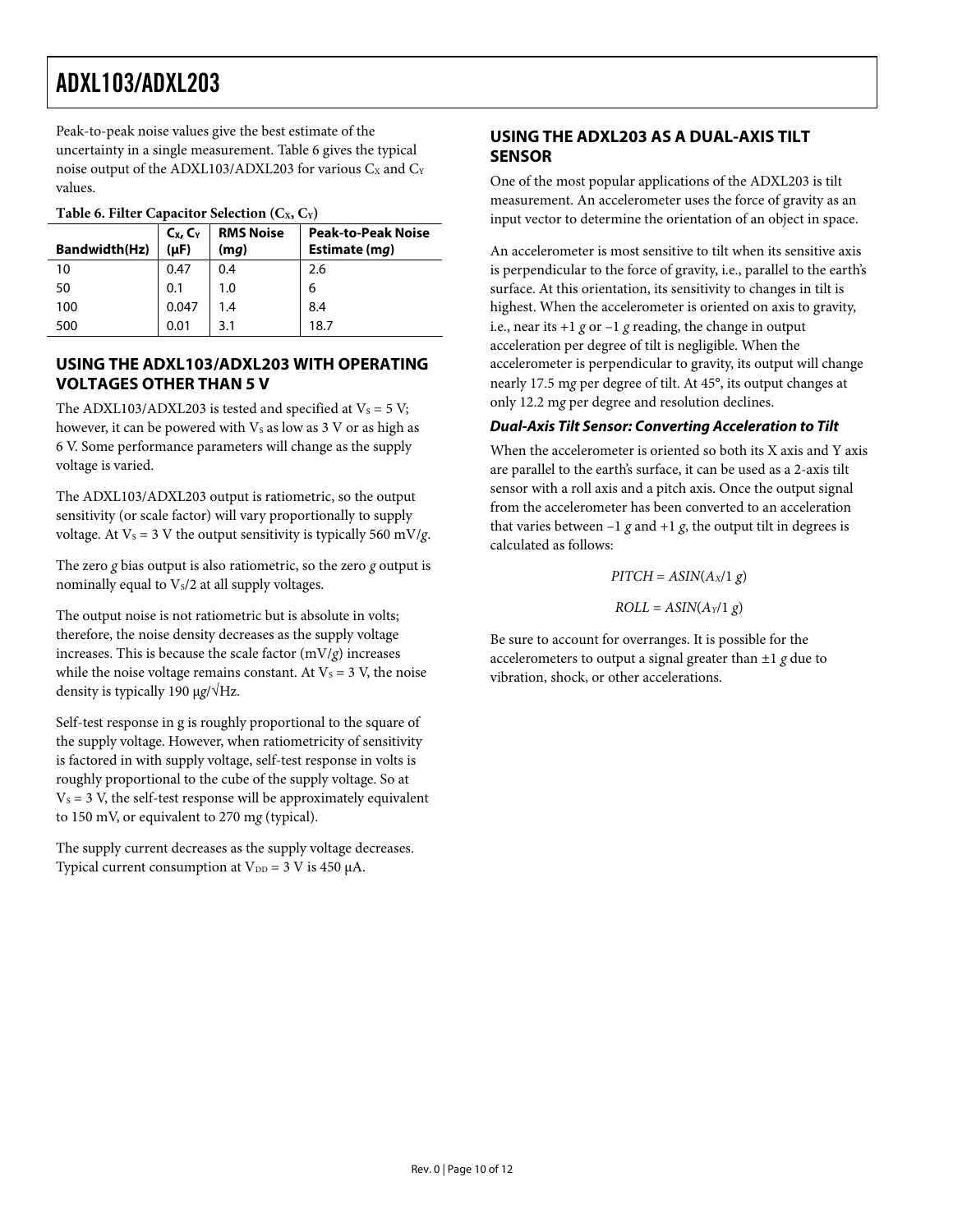# <span id="page-10-0"></span>PIN CONFIGURATIONS AND FUNCTIONAL DESCRIPTIONS

03757-0-022

03757-

 $0 - 022$ 

**ADXL103E TOP VIEW (Not to Scale)**  $\overline{\text{ST}}$   $\overline{11}$ **DNC 2 COM** 3 **DNC 4 XOUT DNC DNC 7 6 5**  $\mathbf{v}_\mathbf{S}$ **8**

Figure 22. ADXL103 8-Lead CLCC



Figure 23. ADXL203 8-Lead CLCC

| Table 7. ADXL103 8-Lead CLCC Pin Function Descriptions |                 |                    | Table 8. ADXL203 8-Lead CLCC Pin Function Descriptions |                  |                    |  |
|--------------------------------------------------------|-----------------|--------------------|--------------------------------------------------------|------------------|--------------------|--|
| Pin No.                                                | <b>Mnemonic</b> | <b>Description</b> | Pin No.                                                | <b>Mnemonic</b>  | <b>Description</b> |  |
|                                                        | ST              | Self Test          |                                                        | S1               | Self Test          |  |
|                                                        | <b>DNC</b>      | Do Not Connect     |                                                        | <b>DNC</b>       | Do Not Connect     |  |
|                                                        | <b>COM</b>      | Common             |                                                        | <b>COM</b>       | Common             |  |
|                                                        | <b>DNC</b>      | Do Not Connect     |                                                        | <b>DNC</b>       | Do Not Connect     |  |
|                                                        | <b>DNC</b>      | Do Not Connect     |                                                        | <b>DNC</b>       | Do Not Connect     |  |
| 6                                                      | <b>DNC</b>      | Do Not Connect     | 6                                                      | $Y_{\text{OUT}}$ | Y Channel Output   |  |
|                                                        | <b>XOUT</b>     | X Channel Output   |                                                        | <b>XOUT</b>      | X Channel Output   |  |
|                                                        | V <sub>s</sub>  | $3V$ to $6V$       |                                                        | $V_{S}$          | 3 V to 6 V         |  |